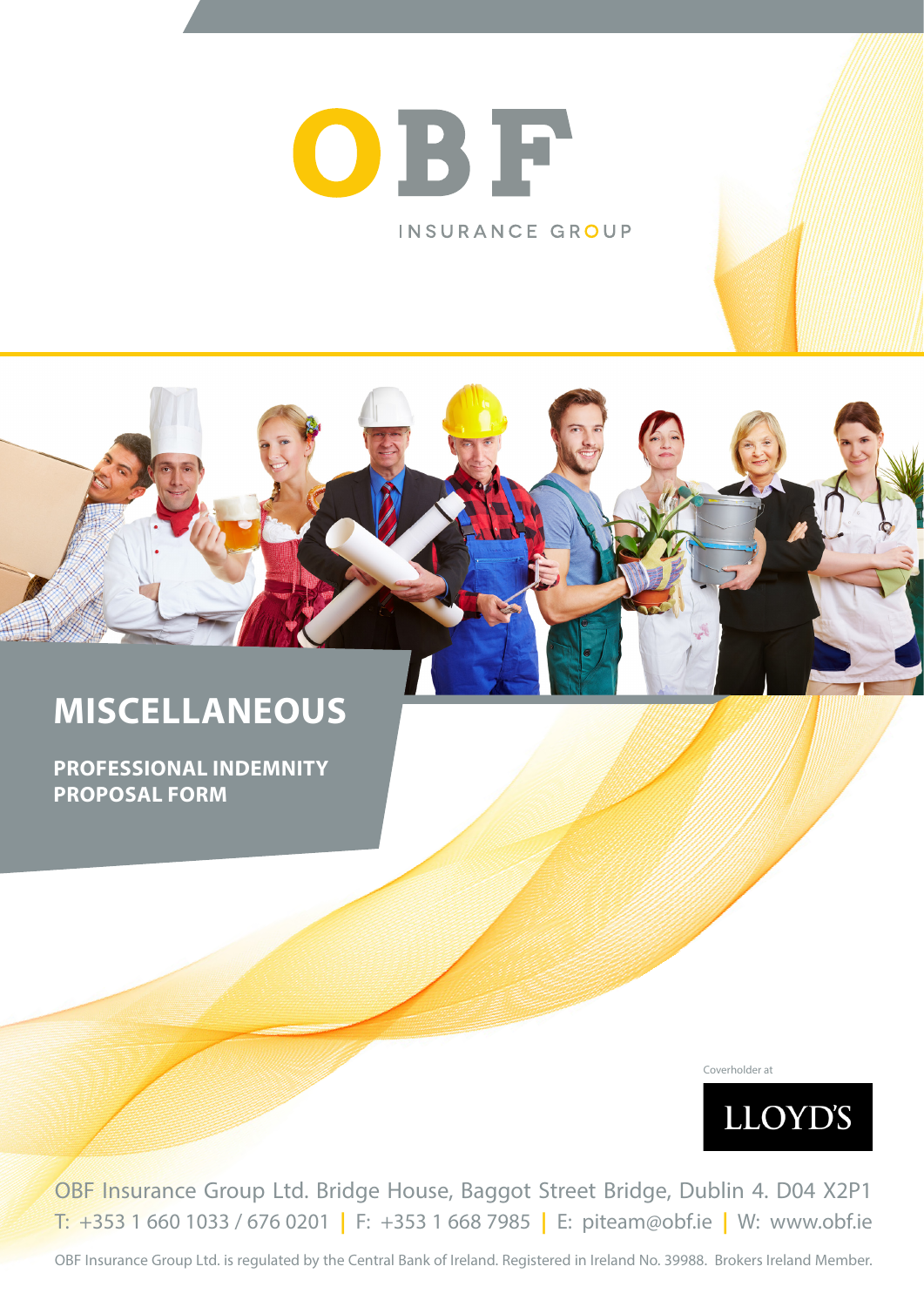### **Please Note:**

- • This is a proposal for a contract of insurance, in which'proposer'or'you/your'means the individual, company, partnership, limited liability partnership, organisation or association proposing cover.
- This is a proposal form for a policy relating to claims made against the Insured during the period of the policy only – CLAIMS MADE.
- Please answer all the questions giving full and complete answers. Please use a separate sheet of paper if there is insufficient space. If necessary please write additional relevant facts on a separate sheet of paper.
- The proposal form must be fully completed, signed and dated by a person who is of legal capacity and has the authorisation to request this insurance for the Proposer.
- This form does not bind the Proposer but will form part of the Insurance contract if taken up.
- All material facts must be disclosed, as failure to do so may render any policy or certificate voidable, or severely prejudice your rights in the event of any claim. A material fact is one likely to influence acceptance or assessment of the proposal by Underwriters. If you are in doubt as to what constitutes a material fact, you should consult your broker.

# **Please supply the following additional information:**

- • Company Brochure
- • CVs of Principals
- Copy of Standard Contract Terms and Conditions (if applicable)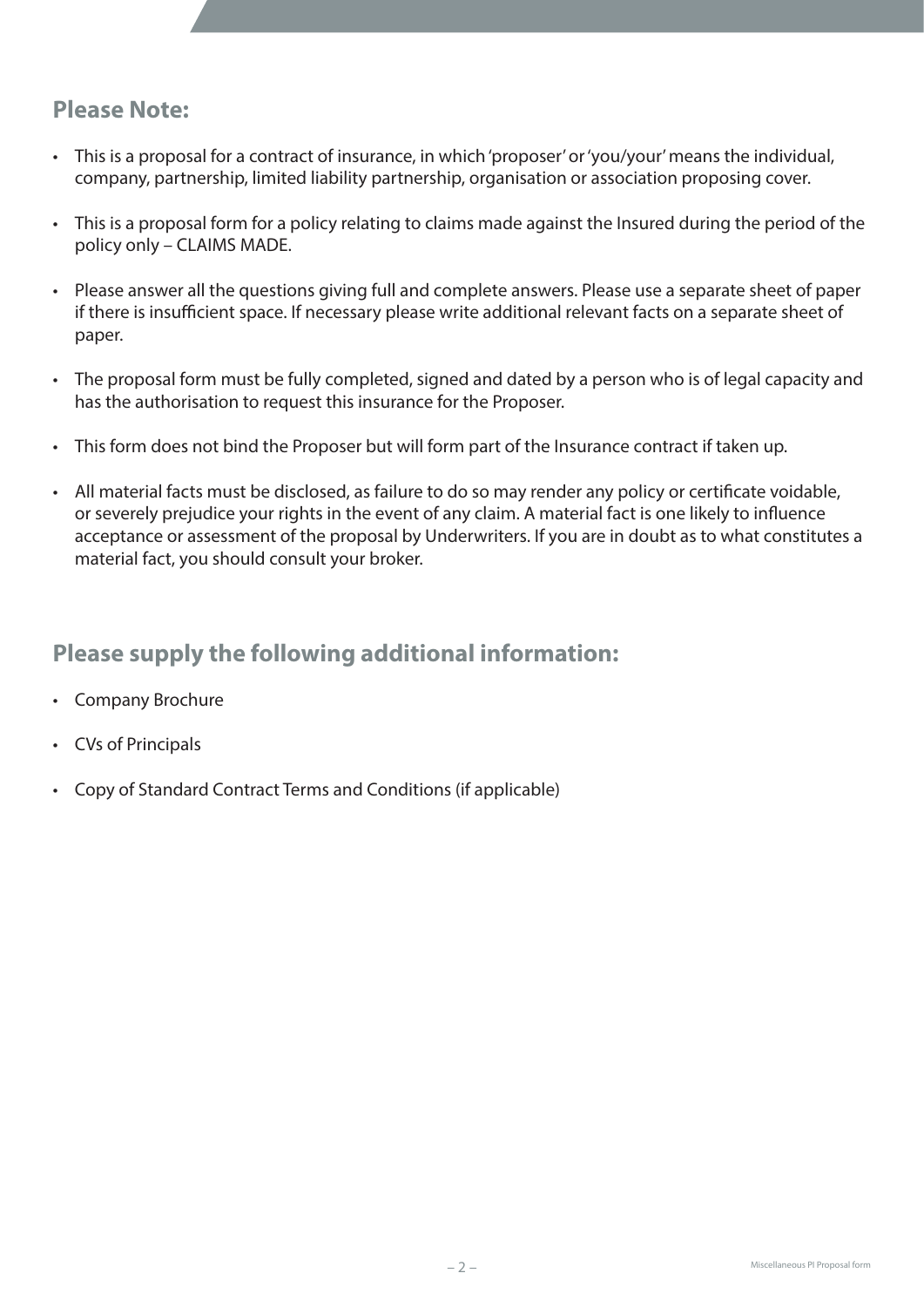### **DETAILS OF THE PROPOSER**

### **1.** Name(s) of the Firm(s):

| 2. Address(es):   |                                |
|-------------------|--------------------------------|
|                   |                                |
|                   |                                |
| 3. Website:       |                                |
|                   |                                |
| 4. Email address: |                                |
|                   |                                |
| 5. Phone No:      | 6. Establishment Date of Firm: |

|                  | N.B. Please answer all subsequent questions in relation to all parties to be insured.            |
|------------------|--------------------------------------------------------------------------------------------------|
| $\overline{7}$ . | <b>Website Address:</b>                                                                          |
| 8.               | Establishment Date of Firm.                                                                      |
| 9.               | <b>Other Technical Staff:</b><br>Please state total number of:<br>Principals/Partners/Directors: |
|                  | <b>Contract Hired Staff:</b><br><b>Qualified Staff:</b><br>Administrative/Other:                 |

### **10.** a) Details of all Directors/Partners/Principals:

| <b>Partners/Principals</b>                                       | <b>Qualifications</b> | <b>Date Qualified</b> |     | <b>How long a Director,</b><br><b>Partner, Principal of</b><br>this firm/company |  |
|------------------------------------------------------------------|-----------------------|-----------------------|-----|----------------------------------------------------------------------------------|--|
|                                                                  |                       |                       |     |                                                                                  |  |
|                                                                  |                       |                       |     |                                                                                  |  |
|                                                                  |                       |                       |     |                                                                                  |  |
|                                                                  |                       |                       |     |                                                                                  |  |
|                                                                  |                       |                       |     |                                                                                  |  |
|                                                                  |                       |                       |     |                                                                                  |  |
| 11. Does the Proposer have a compliance officer or risk manager? |                       |                       | Yes | No.                                                                              |  |

 If Yes, please provide name, date joined and qualifications:

 If No, please supply details of who is responsible for internal risk management of the Proposer's business?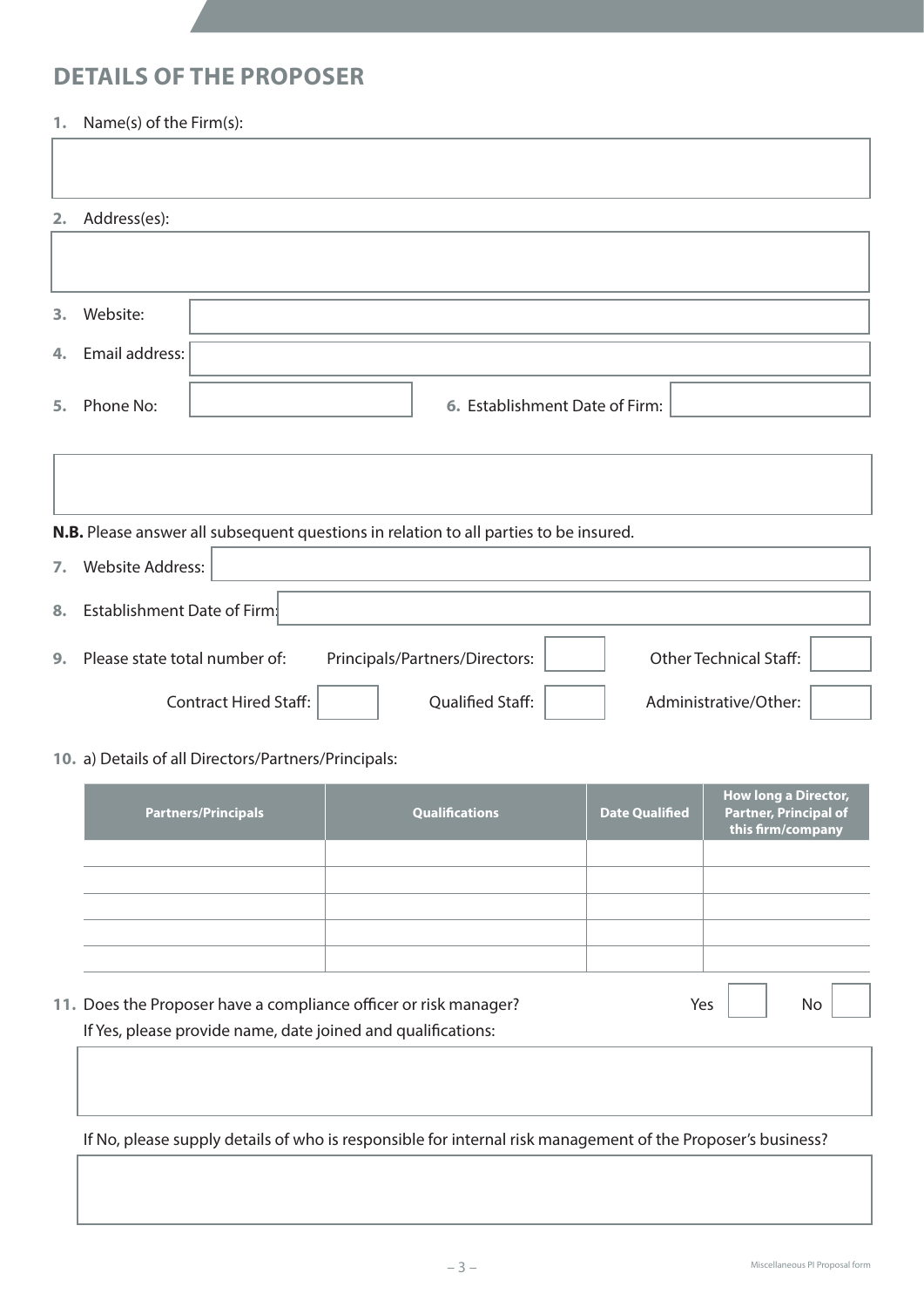| 12. Has any Principal, Partner or Director of the Proposer's business been made<br>personally bankrupt, or been personally associated with any business which<br>has been placed into receivership, liquidation, or been wound up at the<br>behest of its creditors? | Yes | No. |
|----------------------------------------------------------------------------------------------------------------------------------------------------------------------------------------------------------------------------------------------------------------------|-----|-----|
| If Yes, please provide full details:                                                                                                                                                                                                                                 |     |     |
|                                                                                                                                                                                                                                                                      |     |     |
| 13. Is the Proposer or any Principal, Partner or Director of the Proposer's business<br>connected or associated (financially or otherwise) with any other Organisation?                                                                                              | Yes | No. |
| If Yes, please provide full details:                                                                                                                                                                                                                                 |     |     |
|                                                                                                                                                                                                                                                                      |     |     |
| 14. If sole director or principal:                                                                                                                                                                                                                                   |     |     |
| a) Is this a part-time occupation?                                                                                                                                                                                                                                   | Yes | No. |
| If Yes, please provide brief details of present full-time occupation:                                                                                                                                                                                                |     |     |
|                                                                                                                                                                                                                                                                      |     |     |
| b) Are your full-time employers aware of these other activities?                                                                                                                                                                                                     | Yes | No. |

# **DETAILS OF ACTIVITIES/INCOME/FEES**

**1.** Please provide full details of your activities (including activities carried out in the past six years which are not currently undertaken):

**2.** Please categorise the activities outlined above, and indicate the approximate percentage of the gross income/ fees this represents:

| 3. | Does the Proposer anticipate any major changes in these activities in the |     |           |  |
|----|---------------------------------------------------------------------------|-----|-----------|--|
|    | forthcoming 12 months?                                                    | Yes | <b>No</b> |  |
|    | If Yes, please provide full details:                                      |     |           |  |
|    |                                                                           |     |           |  |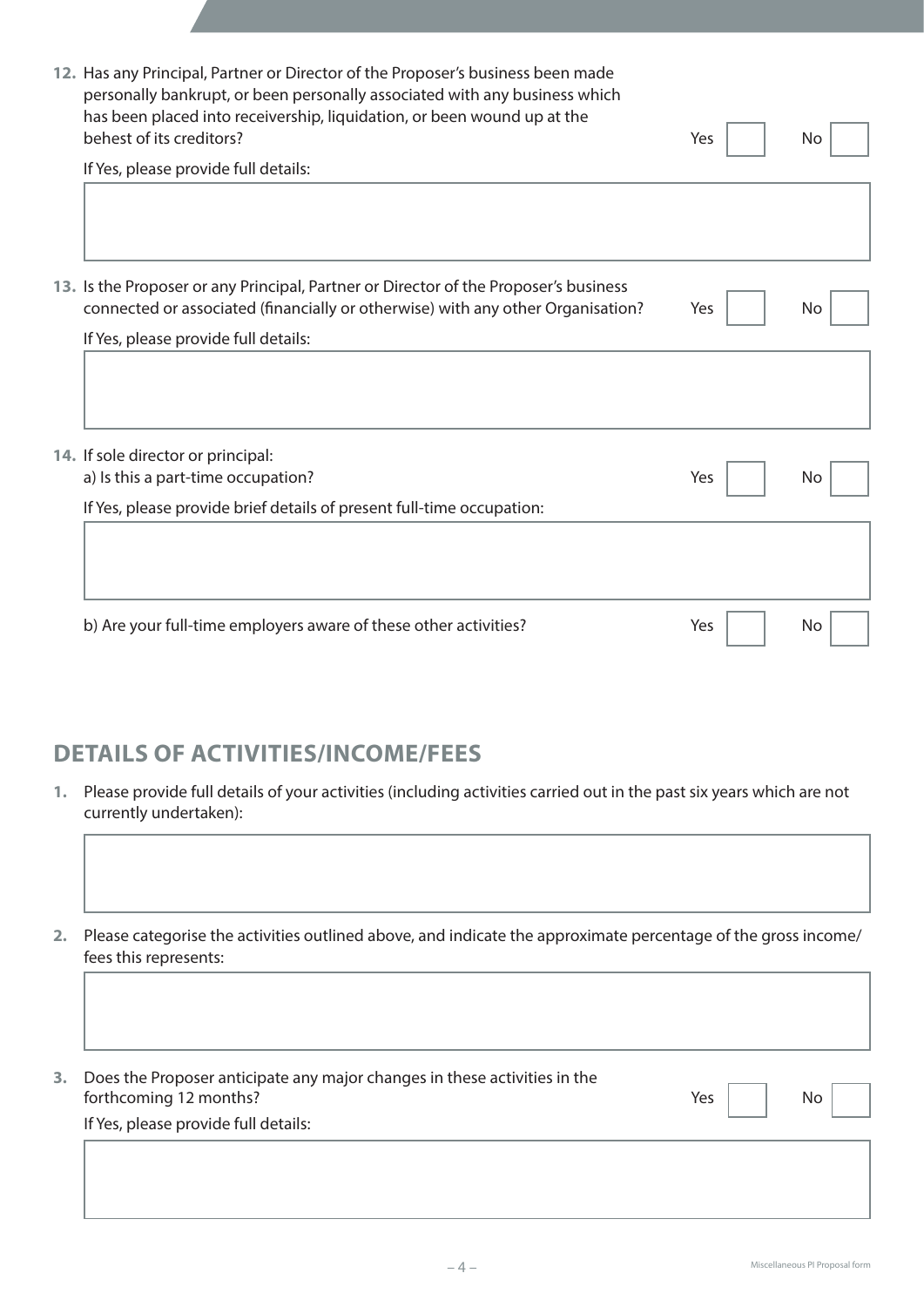**4.** Is the Proposer involved in any process of manufacture, construction, alteration, repair, installation or supply of products other then in a pure consultancy capacity as described above? No was described above?

If Yes, please provide full details:

**5**. Please provide the amount of gross income/fees for the last 3 financial years, and also an estimate for the current financial year:

| <b>Year</b> | <b>Ireland</b> | <b>UK</b> | EU (Excluding<br>Ireland and UK) | USA /Canada | <b>Rest of the World</b> |
|-------------|----------------|-----------|----------------------------------|-------------|--------------------------|
|             |                |           |                                  |             |                          |
|             |                |           |                                  |             |                          |
|             |                |           |                                  |             |                          |
|             |                |           |                                  |             |                          |

 Please state the date of your financial year-end:

**6**. Please provide details of your five largest projects:

| Project | <b>Country</b> | <b>Client</b> | <b>Fee</b> | Value | Start<br>Date | End<br>Date |
|---------|----------------|---------------|------------|-------|---------------|-------------|
|         |                |               |            |       |               |             |
|         |                |               |            |       |               |             |
|         |                |               |            |       |               |             |
|         |                |               |            |       |               |             |
|         |                |               |            |       |               |             |

**7.** a) What is the total fee received in the last year from your largest client?

 b) What is the average fee received in the last year per client?

**8.** a) Does the Proposer undertake any work whatsoever where the 'end product' of such work is carried out outside Ireland or for overseas clients? The Messon Messon No. No. No. No. No. No.

If Yes, please provide the following details:

| <b>Project</b> | <b>Country</b> | <b>Client</b> | <b>Fee</b> | Value | Start<br>Date | End<br>Date |
|----------------|----------------|---------------|------------|-------|---------------|-------------|
|                |                |               |            |       |               |             |
|                |                |               |            |       |               |             |
|                |                |               |            |       |               |             |

| b) Do you work other than from your Irish offices?                                | Yes $\vert$ | $\begin{array}{c c c c c} & & & \text{No} & \end{array}$ |
|-----------------------------------------------------------------------------------|-------------|----------------------------------------------------------|
| c) Do you accept liability other than under the jurisdiction of the Irish courts? |             | $Yes$ $No$                                               |

If the answer to (b) or (c) is Yes, please provide full details i.e jurisdiction, amount of work etc.: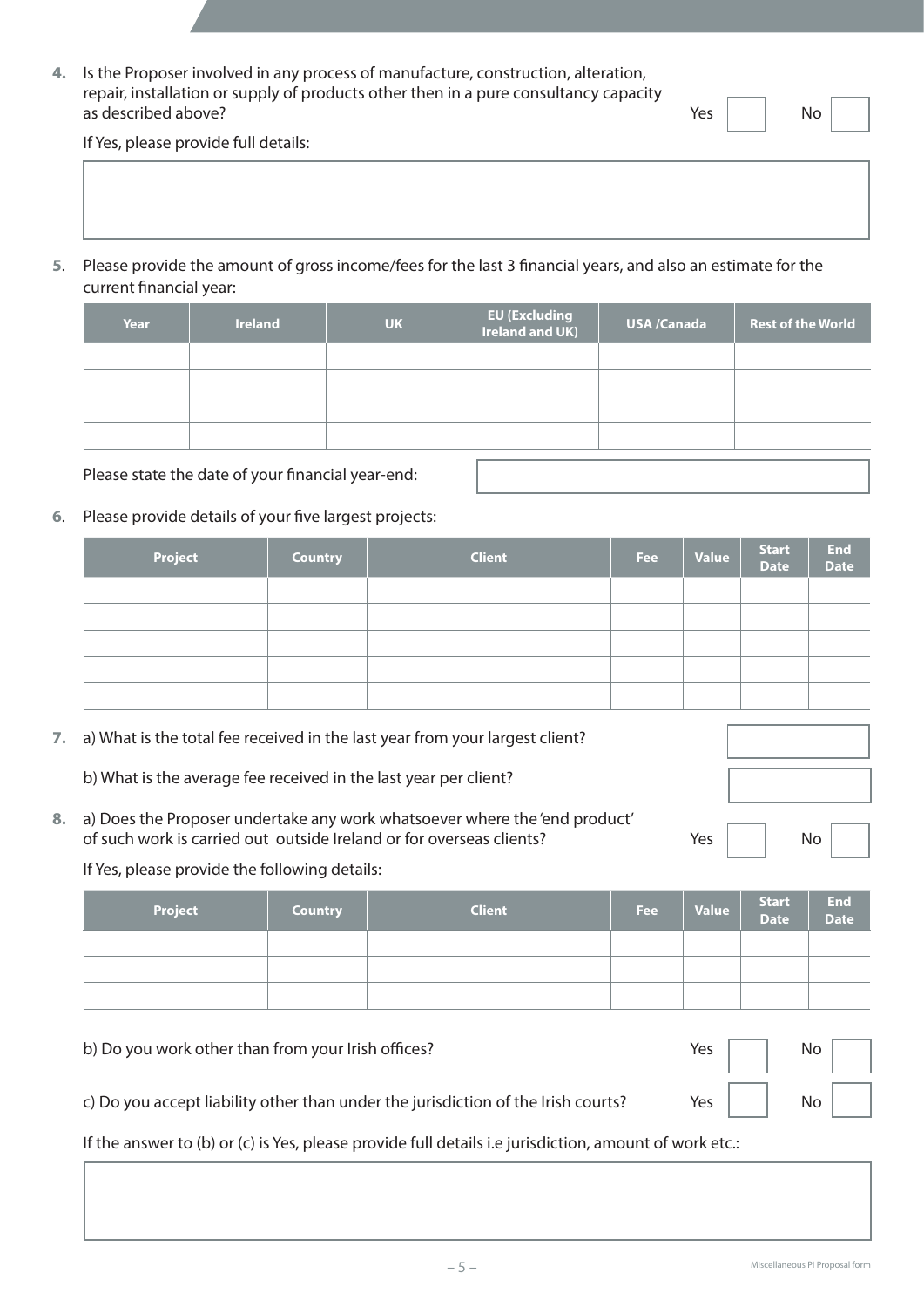| 9. | Does the Proposer use a standard form of contract, agreement or letter of<br>appointment?                               |  | Yes     No     |
|----|-------------------------------------------------------------------------------------------------------------------------|--|----------------|
|    | If Yes, please enclose copies.                                                                                          |  |                |
|    | 10. Does the Proposer use sub-contractors?                                                                              |  | $Yes  $ $No  $ |
|    | <b>N.B.</b> Underwriters will retain rights to recourse against sub-contractors unless<br>specifically agreed otherwise |  |                |

If Yes please answer the following:

a) Does the Proposer require sub-contractors to carry their own Professional Indemnity insurance and for what limits?

 b) What percentage of your fees is paid to sub-contractors? 

 c) What work is carried out by your sub-contractors?

### **PREVIOUS/CURRENT INSURANCE**

| 1. Does the Proposer currently have a Professional Indemnity Insurance policy in force? Yes $ $ | No |
|-------------------------------------------------------------------------------------------------|----|
| If Yes:                                                                                         |    |

|    | 11 123.                                                                                             |                                                                             |     |    |
|----|-----------------------------------------------------------------------------------------------------|-----------------------------------------------------------------------------|-----|----|
|    | a) Insurer:                                                                                         |                                                                             |     |    |
|    | b) Expiry Date:                                                                                     |                                                                             |     |    |
|    | c) Limit of Indemnity:                                                                              |                                                                             |     |    |
|    | d) Excess:                                                                                          |                                                                             |     |    |
|    | e) Premium:                                                                                         |                                                                             |     |    |
|    | f) Expiry Retroactive Date:                                                                         |                                                                             |     |    |
| 2. | or refused or had any special terms imposed by any insurer?<br>If Yes, please provide full details: | Has any previous policy for Professional Indemnity insurance been cancelled | Yes | No |
|    |                                                                                                     |                                                                             |     |    |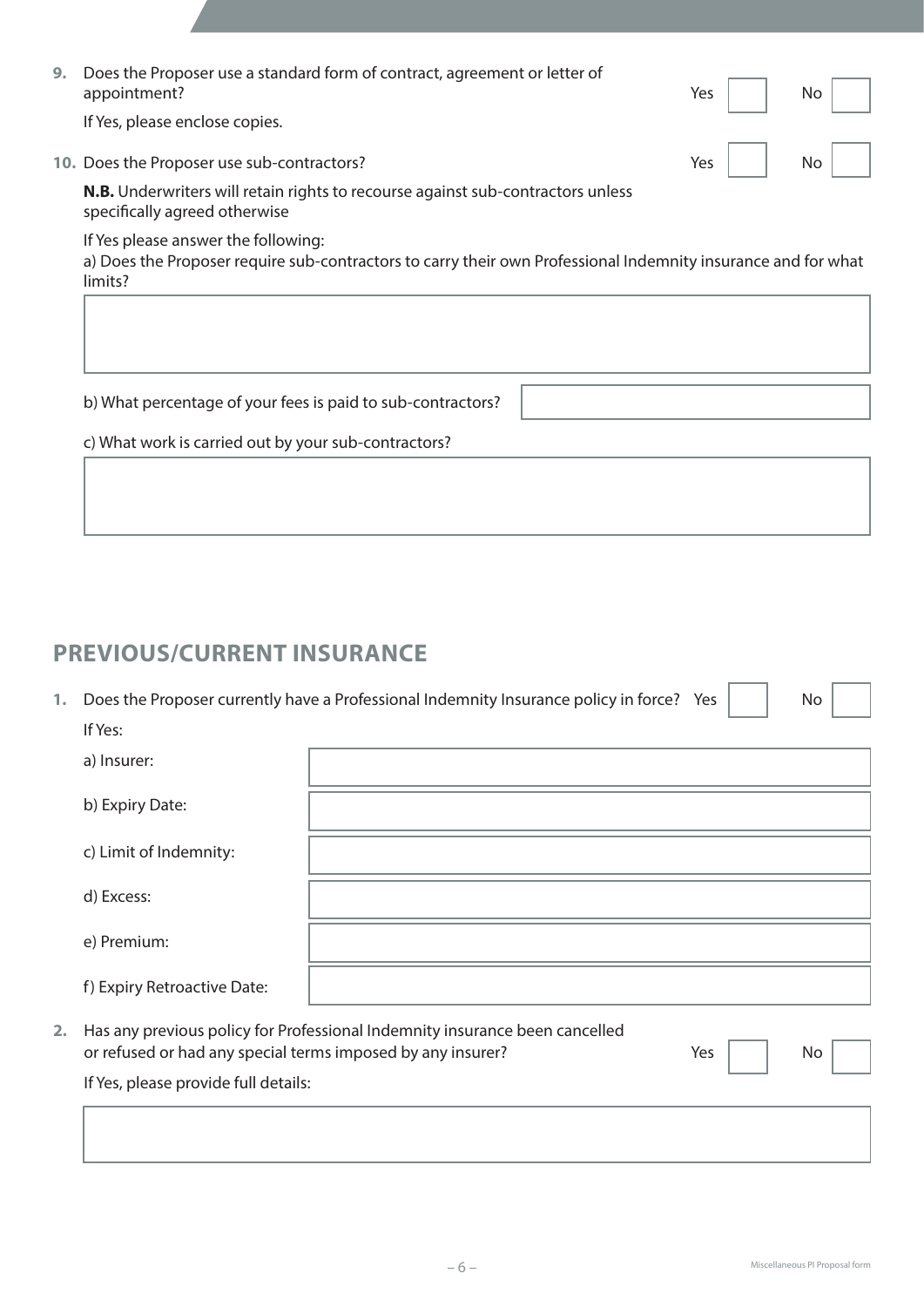| 3. | Please indicate the Limit of Indemnity required:<br>€1,000,000<br>€1,500,000<br>€2,000,000<br>€500,000<br>€3,000,000<br>€5,000,000 | €2,500,000 |  |
|----|------------------------------------------------------------------------------------------------------------------------------------|------------|--|
|    | Please specify if other:                                                                                                           |            |  |
| 4. | What Excess is the Proposer prepared to carry uninsured?                                                                           |            |  |
|    | €1,000, €2,500, €5,000, €10,000 or 'Other'                                                                                         |            |  |
|    |                                                                                                                                    |            |  |
| 5. | Do you require any of the following extensions?                                                                                    |            |  |
|    | a) Libel and Slander?<br>Yes                                                                                                       | No         |  |
|    | b) Dishonesty of Employees?<br>Yes                                                                                                 | No         |  |
|    | c) Loss of Documents?<br>Yes                                                                                                       | No         |  |
|    | d) Unintentional Breach of Copyright?<br>Yes                                                                                       | No         |  |
|    | e) Unintentional Breach of Confidentiality?<br>Yes                                                                                 | No         |  |

**Please note** that cover for the above extensions might not be automatically available or given as part of the cover. Always consult your broker for cover availability or confirmation.

| 6. If any of the above extensions are required, is the Proposer aware of any past or<br>current claims, or circumstances which may lead to a claim in respect of any |             |  |    |  |
|----------------------------------------------------------------------------------------------------------------------------------------------------------------------|-------------|--|----|--|
| extension requested, whether insured or not?                                                                                                                         | Yes $\vert$ |  | No |  |
| If Yes, please provide full details:                                                                                                                                 |             |  |    |  |
|                                                                                                                                                                      |             |  |    |  |

# **CLAIMS/CIRCUMSTANCES INFORMATION**

| Have any claims alleging negligent act, error or omission (successful or otherwise)<br>been made against you, your predecessors in business, or present or past partners,<br>principals or directors? | Yes | No. |
|-------------------------------------------------------------------------------------------------------------------------------------------------------------------------------------------------------|-----|-----|
| If Yes, please provide full details:                                                                                                                                                                  |     |     |
|                                                                                                                                                                                                       |     |     |
|                                                                                                                                                                                                       |     |     |
|                                                                                                                                                                                                       |     |     |
| If Yes, have such matters been notified to current or previous Underwriters?                                                                                                                          | Yes | No. |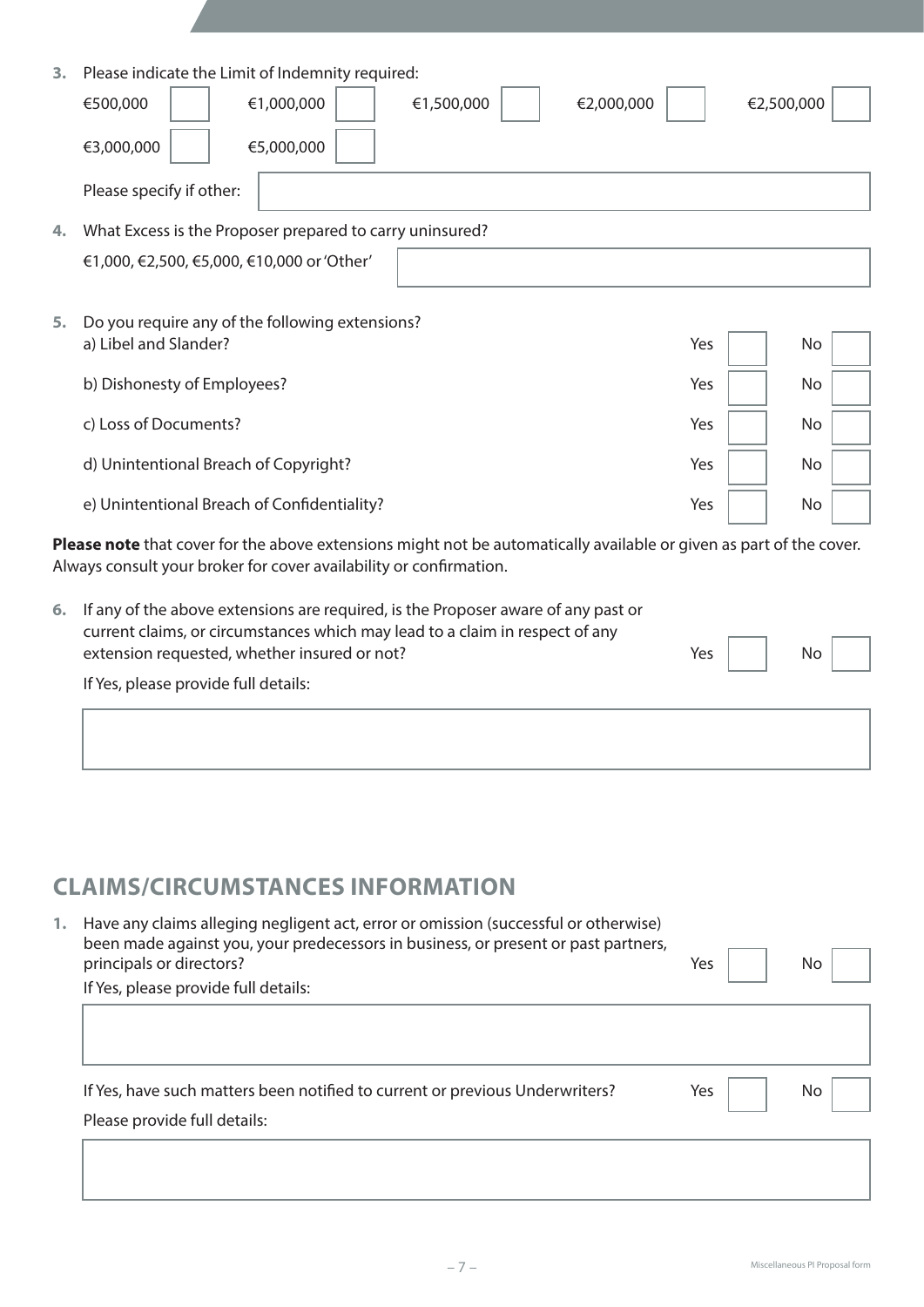**2.** Are you or any partners, directors or principals, after having made full enquires, including of all staff, aware of any of the following matters

| in business or any past or present partner, director principal or employees?     | Yes | Nο |
|----------------------------------------------------------------------------------|-----|----|
| b) The receipt of any complaints, whether oral or in writing, regarding services |     |    |
| performed or advice given by you?                                                | Yes |    |
| If Yes, please provide full details:                                             |     |    |

# **DATA PROTECTION**

OBF Insurance Group Ltd. recognise that protecting personal information including sensitive personal information is very important and we recognise that you have an interest in how we collect, use and share such information. Our Data Protection Policy is in line with the requirements under the General Data Protection Regulations (GDPR) which are effective from 25 May 2018.

Please read the following carefully as it contains important information relating to the information that you give us or has been provided to us on your behalf. If you provide information relating to anyone other than yourself, you are responsible for obtaining their consent to the use of their data in the manner outlined below.

Full details of how we collect, use, store and protect your data can be found in our Data Privacy Notice, a copy of which is available on request or via our website, www.obf.ie.

### **What does OBF Insurance Group Ltd. do with your personal data?**

Information you provide will be used by OBF Insurance Group Ltd. for the purposes of processing your application and administering your insurance policy. OBF Insurance Group Ltd. may need to collect sensitive personal data relating to you (such as medical or health records) in order to process your application and/or any claim made.

All information supplied by you will be treated in confidence by OBF Insurance Group Ltd. and will not be disclosed to any third parties except (a) to our agents, sub-contractors and reinsurers (b) to third parties involved in the assessment, administration or investigation of a claim (c) where your consent has been received or (d) to meet our legal or regulatory obligations. In order to provide you with products and services this information will be held in the data systems of OBF Insurance Group Ltd. or our agents or subcontractors. The data is held on servers with multiple layers of security. Please note that some servers which may hold your data are located outside the EU.

We will hold data collected from you for the duration of our business relationship with you and for six years after that. This is a requirement under the Central Bank's Consumer Protection Code 2012. Your data may be used for the purposes of automated decision making but will not be used for profiling purposes.

OBF Insurance Group Ltd. may pass your information to other companies for processing on its behalf. OBF Insurance Group Ltd. will ensure that its transfer of data is lawful and that your information is kept securely and only used for the purpose for which it was provided.

Calls to and from OBF Insurance Group Ltd. are recorded for quality assurance or verification purposes.